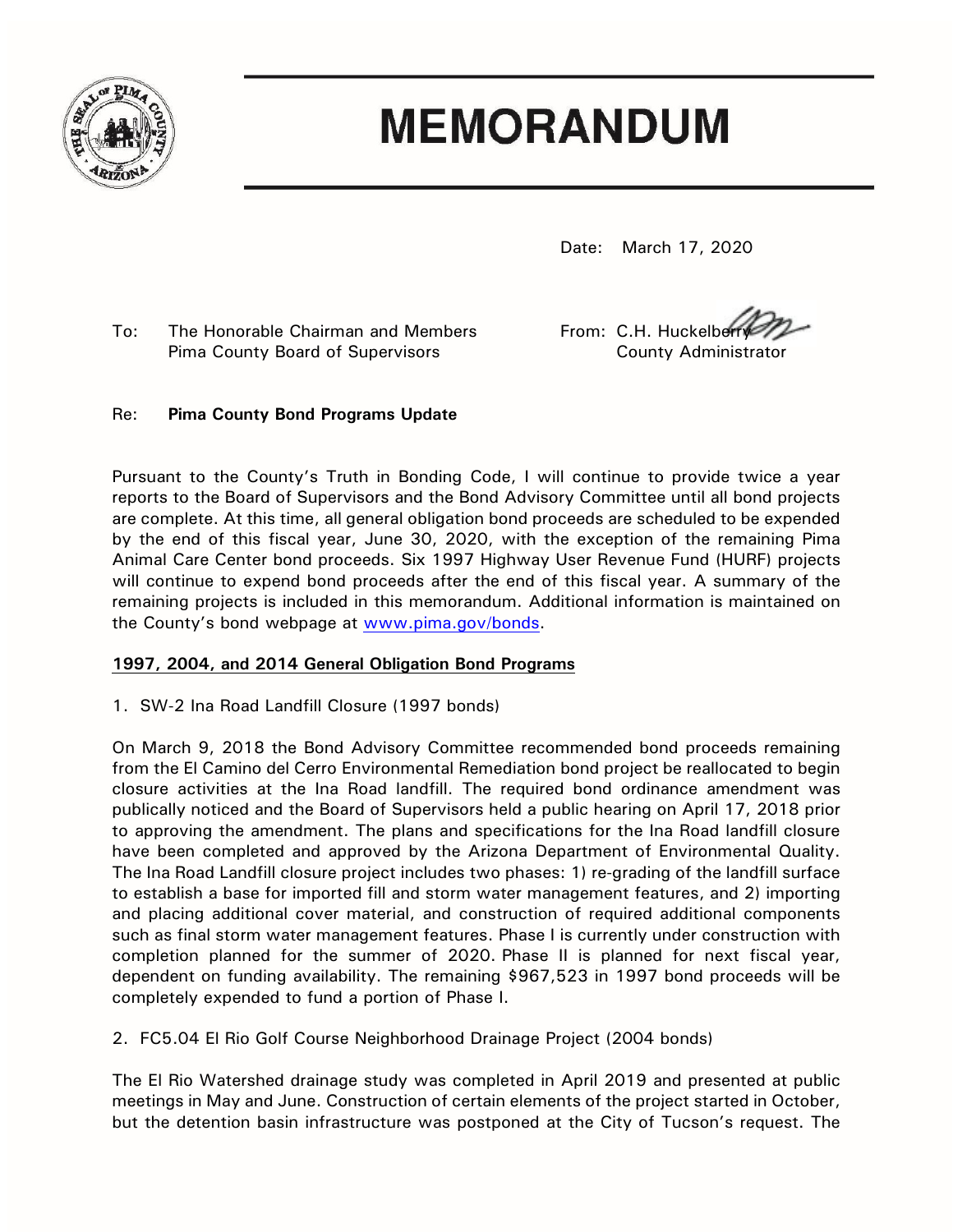The Honorable Chairman and Members, Pima County Board of Supervisors Re: **Pima County Bond Programs Update** March 17, 2020 Page 2

construction schedule has been revised to start in April 2020 and be completed in June 2020, at which time all 2004 bond proceeds will have been expended.

3. NR2.09 Neighborhood Reinvestment Five Points Intersection Gateway, City of Tucson (2004 bonds)

The purpose of this City of Tucson managed project is to provide an artistic gateway at the multi-street intersection downtown known as Five Points. Designed through the combined efforts of four neighborhoods – Barrio Viejo, Barrio Santa Rosa, Santa Rita Park, Armory Park – and the Five Points Business Coalition, this project is intended to reflect the history, culture and community spirit of the people living and working immediately next to downtown Tucson. Construction is underway, the County's bond funding has been fully expended and the remainder of the project will be completed in April 2020.

4. Pima Animal Care Center (2014 bonds)

Construction of the new Pima Animal Care Center was completed in December 2017 and renovation of the old facility was completed in July 2018. A fence with controlled access vehicular gates was completed in December, 2019, to secure the front of the facility when not open for public, and to reduce the staffing demand of drop-offs prior to opening and after closing. Approximately \$575,000 in bond proceeds remain. Additional improvements to the facility are being evaluated, as well as possible off-site services and improved storage for large food donations.

### **1997 HURF/Transportation Bond Program**

During the first half of Fiscal Year 2020 (July 1 through December 31, 2019), the transportation bond project DOT-57 Ina Road - Shannon Road to La Cholla Boulevard Sidewalks and the Speed Management Study were completed.

### Remaining Pima County Managed Projects

- 1. DOT-32, Kolb Road Sabino Road to Sunrise Drive: Under development. Construction to start in summer 2020.
- 2. DOT-59, Road Repair and Pavement Preservation: Construction to be completed by end of June 2020, with the exception of Speedway Blvd – Painted Hills Rd to Camino de Oeste.
- 3. DOT-57, Safety Improvements: The following projects are under development or under construction.
	- Speedway Blvd Painted Hills Rd to Camino de Oeste: Under development. Construction to start in summer 2020.